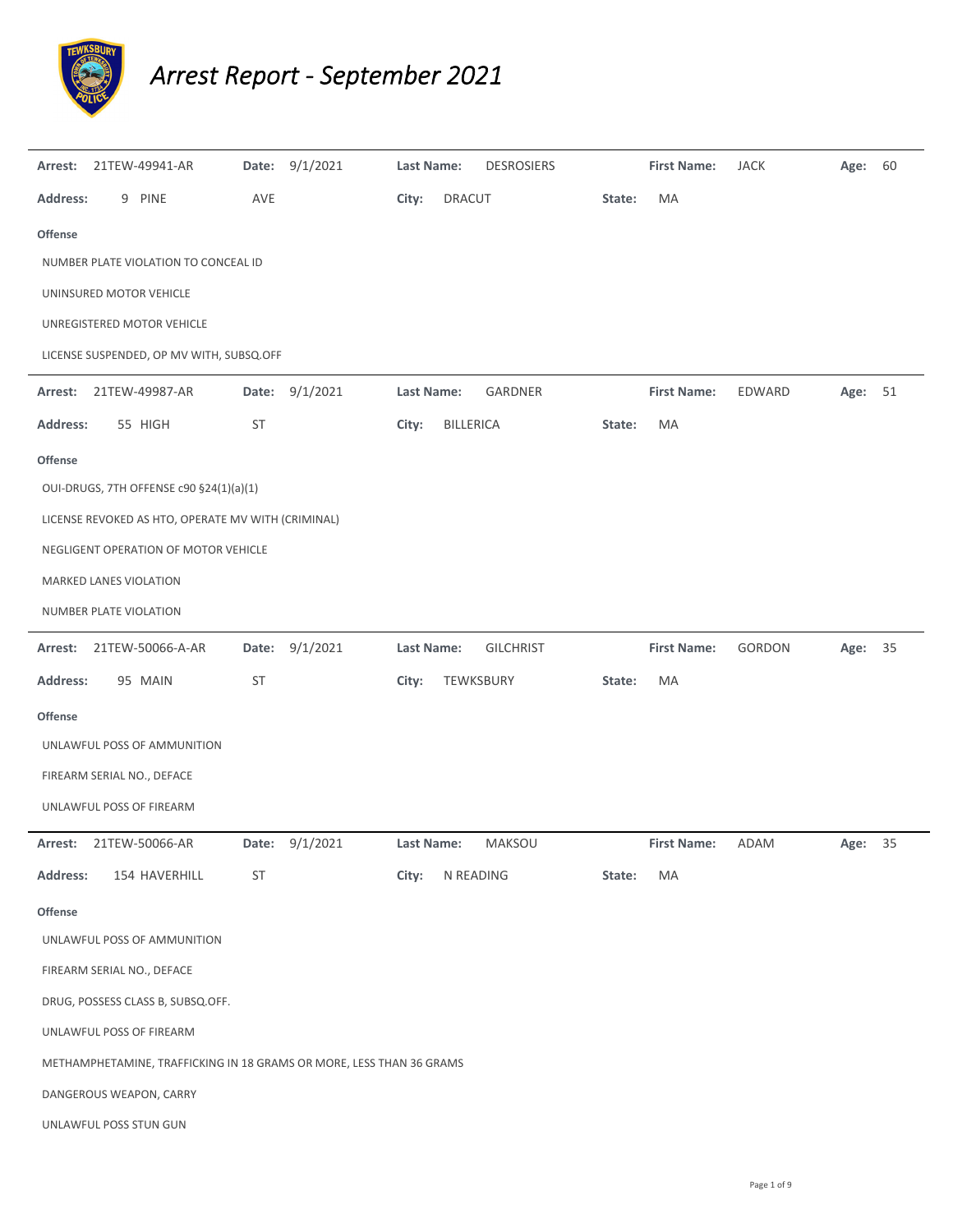| 21TEW-50116-AR<br>Arrest:                      | Date: 9/2/2021                                             | <b>CHERUBINO</b><br>Last Name: | <b>First Name:</b> | <b>ROBERT</b><br>Age: 29   |  |
|------------------------------------------------|------------------------------------------------------------|--------------------------------|--------------------|----------------------------|--|
| 22 DECAROLIS<br>Address:                       | DR                                                         | TEWKSBURY<br>City:             | MA<br>State:       |                            |  |
| Offense                                        |                                                            |                                |                    |                            |  |
|                                                | WARRANT-3105779 - A&B PREGNANT VICTIM/PROB VIOLATION       |                                |                    |                            |  |
| 21TEW-50121-AR<br>Arrest:                      | Date: 9/2/2021                                             | COOMBS<br>Last Name:           | <b>First Name:</b> | <b>JEFFREY</b><br>Age: 66  |  |
| Address:<br>42 DELANEY                         | DR                                                         | City:<br>TEWKSBURY             | State:<br>MA       |                            |  |
| Offense                                        |                                                            |                                |                    |                            |  |
| WARRANT- 2111CR003598 - OUI-LIQUOR 2ND OFFENSE |                                                            |                                |                    |                            |  |
| 21TEW-50173-AR<br>Arrest:                      | Date: 9/2/2021                                             | Last Name:<br>CASTRO           | <b>First Name:</b> | SABRINA<br>Age: 29         |  |
| <b>Address:</b><br>110 WESTFORD                | <b>ST</b>                                                  | LOWELL<br>City:                | State:<br>MA       |                            |  |
| Offense                                        |                                                            |                                |                    |                            |  |
| 2111CR003460 SHOPLIFTING RESISTING             |                                                            |                                |                    |                            |  |
| 21TEW-50222-AR<br>Arrest:                      | Date: 9/2/2021                                             | Last Name:<br>DEOLIVEIRA       | <b>First Name:</b> | <b>LUCAS</b><br>20<br>Age: |  |
| <b>Address:</b><br>736 CENTRAL                 | <b>ST</b>                                                  | LOWELL<br>City:                | MA<br>State:       |                            |  |
| <b>Offense</b>                                 |                                                            |                                |                    |                            |  |
|                                                | WARRANT - STRAIGHT, DKT#1911CR005059, UNLICENSED OPERATION |                                |                    |                            |  |
| 21TEW-50251-AR<br>Arrest:                      | Date: 9/2/2021                                             | Last Name:<br>LABOSSIERE       | <b>First Name:</b> | KIMBERLY<br>Age: 55        |  |
| <b>Address:</b><br>1 ADELMAN                   | <b>RD</b>                                                  | City:<br>WILMINGTON            | MA<br>State:       |                            |  |
| <b>Offense</b>                                 |                                                            |                                |                    |                            |  |
| OUI-LIQUOR OR .08%, 4TH OR GREATER OFFENSE     |                                                            |                                |                    |                            |  |
| LIGHTS VIOLATION, MV                           |                                                            |                                |                    |                            |  |
| NEGLIGENT OPERATION OF MOTOR VEHICLE           |                                                            |                                |                    |                            |  |
| ALCOHOL IN MV, POSSESS OPEN CONTAINER OF       |                                                            |                                |                    |                            |  |
| 21TEW-50584-AR<br>Arrest:                      | Date: 9/4/2021                                             | <b>MCNULTY</b><br>Last Name:   | <b>First Name:</b> | STEPHANIE<br>Age: 33       |  |
| <b>Address:</b><br>1220 MERRIMACK              | AVE                                                        | City:<br><b>DRACUT</b>         | State:<br>MA       |                            |  |
| <b>Offense</b>                                 |                                                            |                                |                    |                            |  |
|                                                | WARRANT - DEFAULT, DKT#2011CR003368, A&B DANGEROUS WEAPON  |                                |                    |                            |  |
| 21TEW-50675-AR<br>Arrest:                      | Date: 9/5/2021                                             | Last Name:<br><b>GRATIS</b>    | <b>First Name:</b> | MICHAEL<br>Age: 38         |  |
| <b>Address:</b><br>2875 CRANBERRY              | <b>HWY</b>                                                 | EAST WAREHAM<br>City:          | MA<br>State:       |                            |  |
| <b>Offense</b>                                 |                                                            |                                |                    |                            |  |
| WARRANT-1960CR001019 - RESIST ARREST           |                                                            |                                |                    |                            |  |
| Arrest:<br>21TEW-50876-AR                      | 9/6/2021<br>Date:                                          | Last Name:<br>PETERS           | <b>First Name:</b> | WILLIAM<br>Age: 28         |  |
| <b>Address:</b><br>40 CENTRAL                  | ST                                                         | <b>NATICK</b><br>City:         | State:<br>MA       |                            |  |
|                                                |                                                            |                                |                    |                            |  |

**Offense**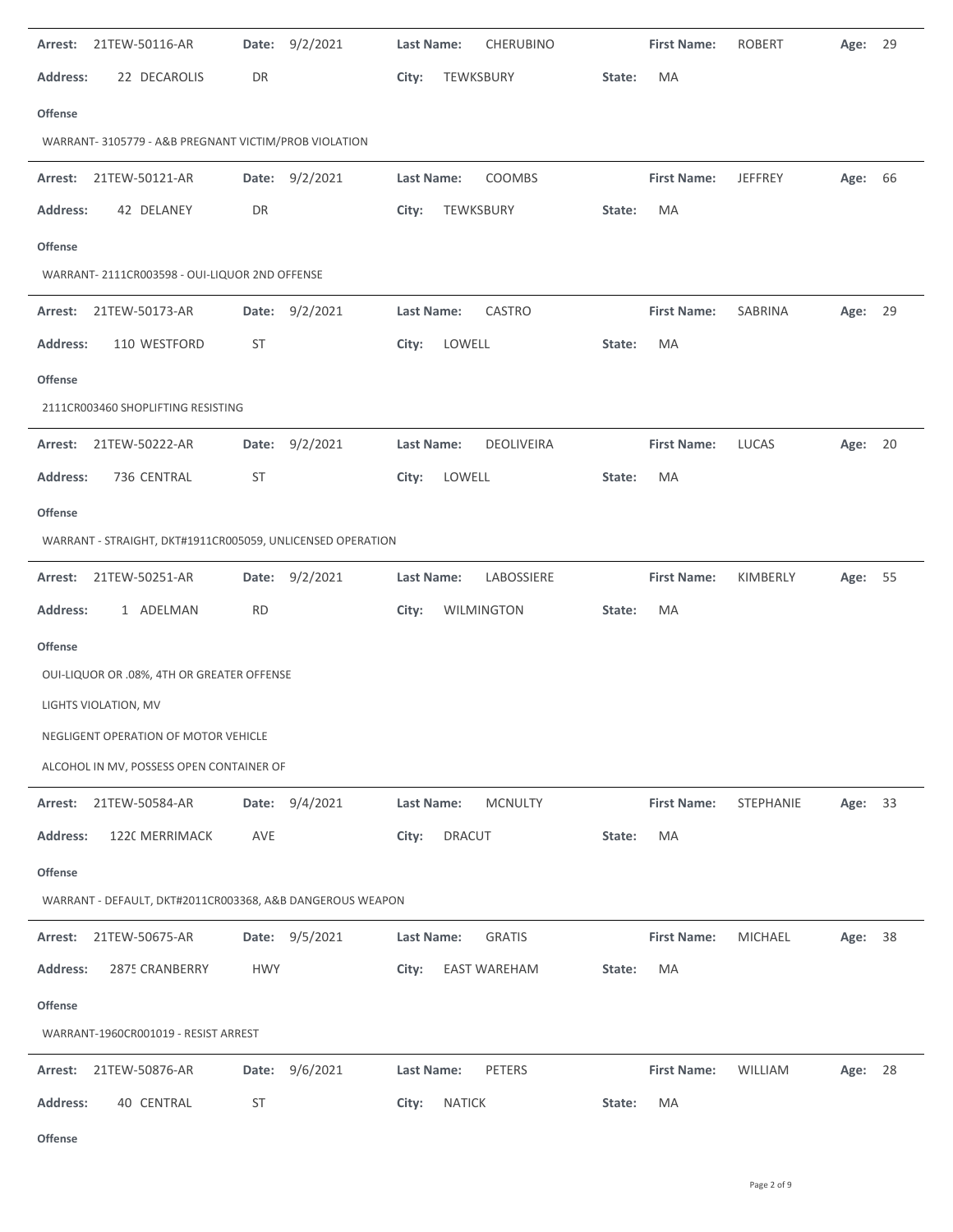|                   | WARRANT: WESTBOROUGH DISTRICT 2067CR000682 OP MV SUSPENDED       |           |                |            |                  |        |                    |               |         |    |
|-------------------|------------------------------------------------------------------|-----------|----------------|------------|------------------|--------|--------------------|---------------|---------|----|
|                   | WARRANT: WESTBOROUGH DISTRICT 2167CR000283 ELECTRIC STUN GUN     |           |                |            |                  |        |                    |               |         |    |
| Arrest:           | 21TEW-50956-A-AR                                                 |           | Date: 9/7/2021 | Last Name: | <b>ROBBINS</b>   |        | <b>First Name:</b> | <b>AARON</b>  | Age:    | 38 |
| <b>Address:</b>   | 19 ROXBURY                                                       | RD        |                | City:      | MARLBOROUGH      | State: | NΗ                 |               |         |    |
| <b>Offense</b>    |                                                                  |           |                |            |                  |        |                    |               |         |    |
|                   | FENTANYL, TRAFFICKING IN MORE THAN 10 GRAMS c.94C, §32E(c1/2)    |           |                |            |                  |        |                    |               |         |    |
| <b>OUI--DRUGS</b> |                                                                  |           |                |            |                  |        |                    |               |         |    |
|                   | DRUG, POSSESS CLASS B                                            |           |                |            |                  |        |                    |               |         |    |
| Arrest:           | 21TEW-50956-AR                                                   | Date:     | 9/7/2021       | Last Name: | PARMENTER        |        | <b>First Name:</b> | <b>MAXINE</b> | Age:    | 36 |
| <b>Address:</b>   | 680 CENTRAL                                                      | <b>ST</b> |                | City:      | WINCHENDON       | State: | MA                 |               |         |    |
| <b>Offense</b>    |                                                                  |           |                |            |                  |        |                    |               |         |    |
|                   | FENTANYL, TRAFFICKING IN MORE THAN 10 GRAMS c.94C, §32E(c1/2)    |           |                |            |                  |        |                    |               |         |    |
|                   | DRUG, POSSESS CLASS B, SUBSQ.OFF.                                |           |                |            |                  |        |                    |               |         |    |
|                   | LICENSE SUSPENDED FOR OUI, OPER MV WITH                          |           |                |            |                  |        |                    |               |         |    |
| Arrest:           | 21TEW-51002-AR                                                   | Date:     | 9/7/2021       | Last Name: | <b>DUROWAA</b>   |        | <b>First Name:</b> | AMA           | Age: 62 |    |
| <b>Address:</b>   | 209 MIDDLESEX                                                    | ST        |                | City:      | LOWELL           | State: | MA                 |               |         |    |
| <b>Offense</b>    |                                                                  |           |                |            |                  |        |                    |               |         |    |
|                   | SHOPLIFTING BY ASPORTATION                                       |           |                |            |                  |        |                    |               |         |    |
| Arrest:           | 21TEW-51090-AR                                                   |           | Date: 9/7/2021 | Last Name: | COSTA            |        | <b>First Name:</b> | GREGG         | Age: 46 |    |
| <b>Address:</b>   | 51 DERBY                                                         | LN        |                | City:      | TYNGSBORO        | State: | MA                 |               |         |    |
| <b>Offense</b>    |                                                                  |           |                |            |                  |        |                    |               |         |    |
|                   | OUI-LIQUOR OR .08%, 2ND OFFENSE                                  |           |                |            |                  |        |                    |               |         |    |
|                   | NEGLIGENT OPERATION OF MOTOR VEHICLE                             |           |                |            |                  |        |                    |               |         |    |
|                   | <b>MARKED LANES VIOLATION</b>                                    |           |                |            |                  |        |                    |               |         |    |
|                   | WARRANT (1850CR001507 WAKEFIELD DISTRICT 94C/34 POSSESS CLASS B) |           |                |            |                  |        |                    |               |         |    |
|                   | LEAVE SCENE OF PROPERTY DAMAGE                                   |           |                |            |                  |        |                    |               |         |    |
| Arrest:           | 21TEW-51158-AR                                                   | Date:     | 9/8/2021       | Last Name: | MERCADO          |        | <b>First Name:</b> | RHIANNON      | Age:    | 28 |
| <b>Address:</b>   | 10 RIVERBEND                                                     | RD        |                | City:      | TYNGSBORO        | State: | МA                 |               |         |    |
| Offense           |                                                                  |           |                |            |                  |        |                    |               |         |    |
|                   | WARRANT- 2168CR000080 - OP MV W/ SUSP LICENSE                    |           |                |            |                  |        |                    |               |         |    |
| Arrest:           | 21TEW-51326-AR                                                   | Date:     | 9/9/2021       | Last Name: | <b>HENDERSON</b> |        | <b>First Name:</b> | KEITH         | Age: 39 |    |
| <b>Address:</b>   | 153 PATRICK                                                      | <b>RD</b> |                | City:      | TEWKSBURY        | State: | МA                 |               |         |    |
|                   |                                                                  |           |                |            |                  |        |                    |               |         |    |

**Offense**

 $\overline{a}$ 

 $\mathbf{r}$ 

÷

ASSAULT W/DANGEROUS WEAPON +60

WARRANT: MARLBOROUGH DISTRICT 2021CR000201 DRUG POSS B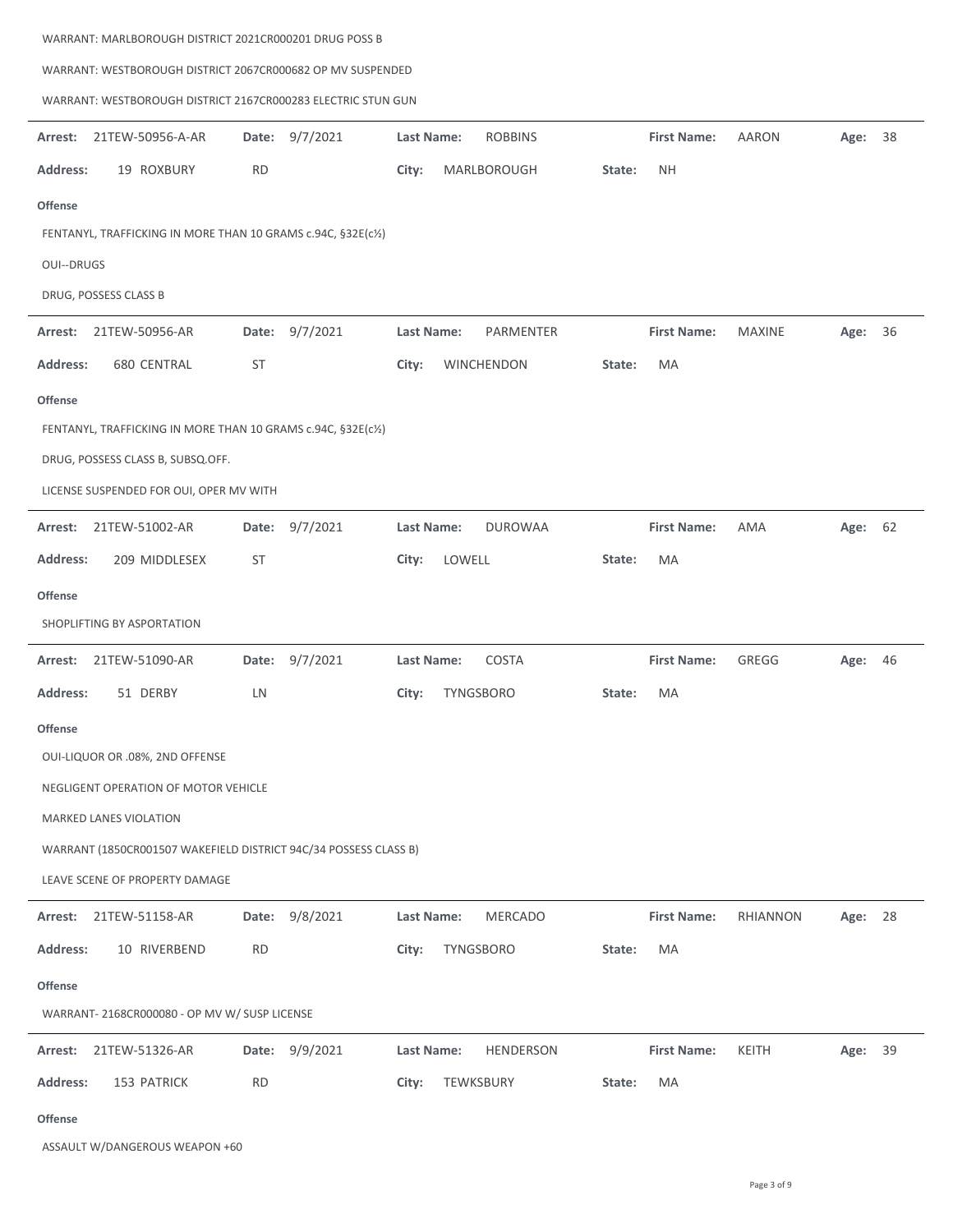| 21TEW-51392-AR<br>Arrest:                                     | 9/9/2021<br>Date:  | CONLEY<br>Last Name:         | <b>First Name:</b> | <b>ROBERT</b><br>Age:<br>28 |
|---------------------------------------------------------------|--------------------|------------------------------|--------------------|-----------------------------|
| <b>Address:</b><br>116 TENTH                                  | ST                 | TEWKSBURY<br>City:           | State:<br>MA       |                             |
| Offense                                                       |                    |                              |                    |                             |
| WARRANT- LOWELL DISTRICT 1911CR003409 JUROR FAIL TO ATTEND    |                    |                              |                    |                             |
| Arrest:<br>21TEW-51538-AR                                     | 9/10/2021<br>Date: | Last Name:<br><b>WHITE</b>   | <b>First Name:</b> | <b>TIMOTHY</b><br>Age: 32   |
| <b>Address:</b><br>47 MEADOW                                  | <b>RD</b>          | City:<br>HAVERHILL           | MA<br>State:       |                             |
| Offense                                                       |                    |                              |                    |                             |
| WARRANT DKT 1983CR001621 LIC SUSPENDED/LEAVING THE SCENE      |                    |                              |                    |                             |
| 21TEW-51714-AR<br>Arrest:                                     | Date: 9/11/2021    | <b>JOHNSON</b><br>Last Name: | <b>First Name:</b> | DAESHAWN<br>Age: 21         |
| <b>Address:</b><br>1089 WORTHINGTON                           | ST                 | City:<br>SPRINGFIELD         | MA<br>State:       |                             |
| Offense                                                       |                    |                              |                    |                             |
| WARRANT- 15YO0023NE - ASSAULT W/ DANGEROUS WEAPON             |                    |                              |                    |                             |
| 21TEW-51723-AR<br>Arrest:                                     | Date: 9/11/2021    | <b>RUIZ</b><br>Last Name:    | <b>First Name:</b> | YESENIA<br>Age: 28          |
| <b>Address:</b><br>18 PHOEBE                                  | AVE                | City:<br>LOWELL              | MA<br>State:       |                             |
| Offense                                                       |                    |                              |                    |                             |
| WARRANT-2011CR003137 - UNLICENSED OP MV                       |                    |                              |                    |                             |
| 21TEW-51877-AR<br>Arrest:                                     | Date: 9/12/2021    | <b>MORGAN</b><br>Last Name:  | <b>First Name:</b> | SHAUN<br>Age: 49            |
| <b>Address:</b><br>27 COURT                                   | ST                 | LOWELL<br>City:              | MA<br>State:       |                             |
| Offense                                                       |                    |                              |                    |                             |
| WARRANT-2111CR003769 - TRESPASS                               |                    |                              |                    |                             |
| 21TEW-51880-AR<br>Arrest:                                     | Date: 9/12/2021    | <b>SMITH</b><br>Last Name:   | <b>First Name:</b> | PAIGE<br>26<br>Age:         |
| <b>Address:</b><br>6 BAKER                                    | ST                 | City:<br><b>HUDSON</b>       | State:<br>NΗ       |                             |
| <b>Offense</b>                                                |                    |                              |                    |                             |
| WARRANT-2011CR001244 - DRUG POSSESSION CLASS A                |                    |                              |                    |                             |
| 21TEW-51934-A-AR<br>Arrest:                                   | Date: 9/12/2021    | KHABBAZ<br>Last Name:        | <b>First Name:</b> | JOE<br>Age: 40              |
| 11 WESCOTT<br>Address:                                        | <b>CIR</b>         | TEWKSBURY<br>City:           | MA<br>State:       |                             |
| <b>Offense</b>                                                |                    |                              |                    |                             |
| WARRANT 1911CR006155 POSS CLASS A W/INTENT                    |                    |                              |                    |                             |
| <b>RESIST ARREST</b>                                          |                    |                              |                    |                             |
| DRUG, POSSESS CLASS B, SUBSQ.OFF.                             |                    |                              |                    |                             |
| DRUG, POSSESS CLASS B, SUBSQ.OFF.                             |                    |                              |                    |                             |
| FENTANYL, TRAFFICKING IN MORE THAN 10 GRAMS c.94C, §32E(c1/2) |                    |                              |                    |                             |
| COUNTERFEIT NOTE, POSSESS                                     |                    |                              |                    |                             |

THREAT TO COMMIT CRIME; MURDER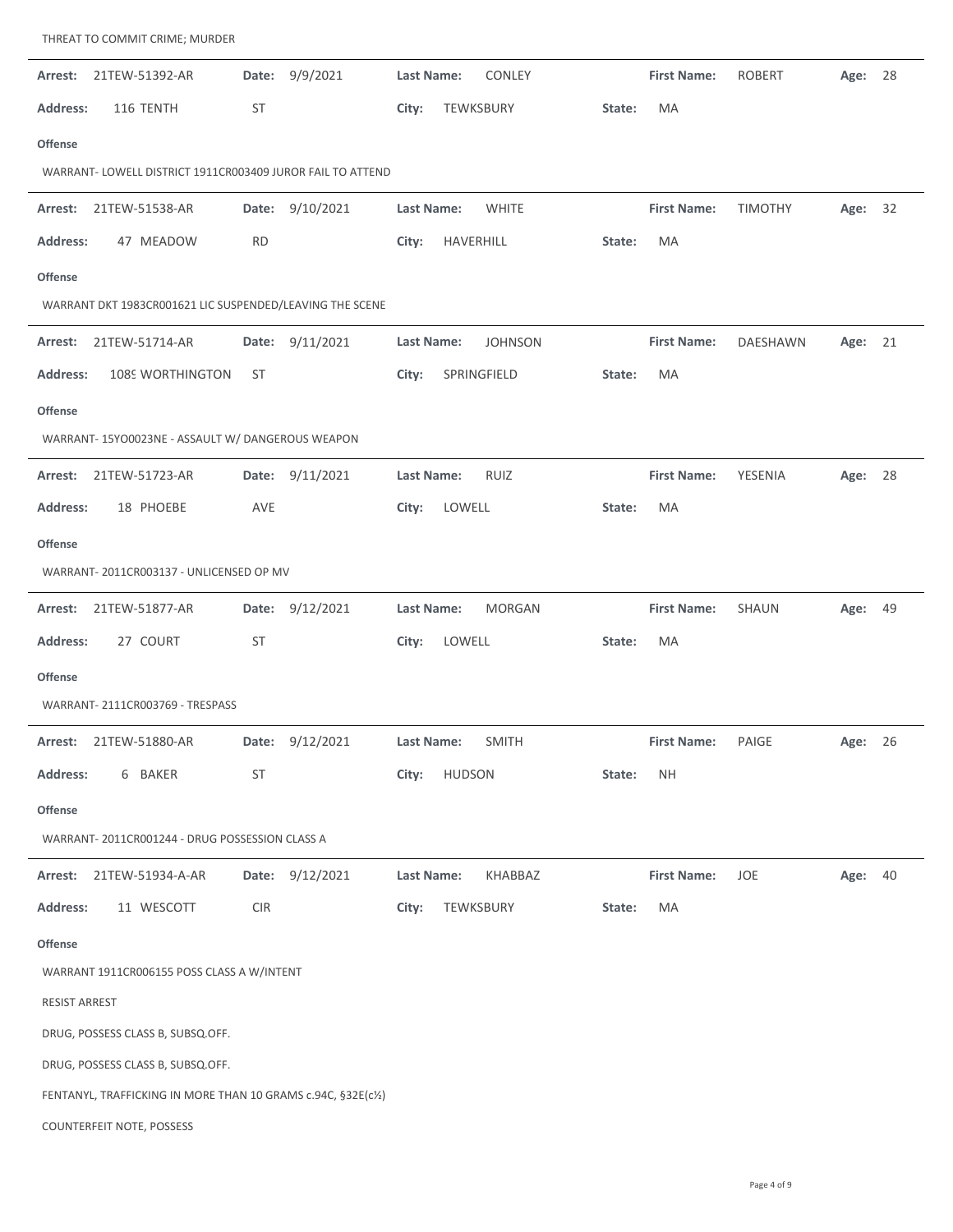| Arrest:           | 21TEW-51934-AR                                                |             | Date: 9/12/2021 | Last Name:        |         | SIMARD        |        | <b>First Name:</b> | JAMIE          | Age: 45 |  |
|-------------------|---------------------------------------------------------------|-------------|-----------------|-------------------|---------|---------------|--------|--------------------|----------------|---------|--|
| <b>Address:</b>   | 353 PAWTUCKET                                                 | <b>BLVD</b> |                 | City:             | LOWELL  |               | State: | MA                 |                |         |  |
| <b>Offense</b>    |                                                               |             |                 |                   |         |               |        |                    |                |         |  |
| <b>OUI--DRUGS</b> |                                                               |             |                 |                   |         |               |        |                    |                |         |  |
|                   | DRUG, POSSESS CLASS B, SUBSQ.OFF.                             |             |                 |                   |         |               |        |                    |                |         |  |
|                   | COUNTERFEIT NOTE, POSSESS                                     |             |                 |                   |         |               |        |                    |                |         |  |
|                   | FENTANYL, TRAFFICKING IN MORE THAN 10 GRAMS c.94C, §32E(c1/2) |             |                 |                   |         |               |        |                    |                |         |  |
|                   | WARRANT DCKT 2012671001-32 STALKING                           |             |                 |                   |         |               |        |                    |                |         |  |
| Arrest:           | 21TEW-52027-AR                                                | Date:       | 9/13/2021       | Last Name:        |         | JENNINGS      |        | <b>First Name:</b> | <b>JACK</b>    | Age: 27 |  |
| <b>Address:</b>   | 50 WARE                                                       | ST          |                 | City:             | LOWELL  |               | State: | MA                 |                |         |  |
| <b>Offense</b>    |                                                               |             |                 |                   |         |               |        |                    |                |         |  |
|                   | MOTOR VEH, RECEIVE STOLEN                                     |             |                 |                   |         |               |        |                    |                |         |  |
| Arrest:           | 21TEW-52179-AR                                                |             | Date: 9/13/2021 | Last Name:        |         | CARRICK       |        | <b>First Name:</b> | <b>BRETT</b>   | Age: 37 |  |
| <b>Address:</b>   | 21 ROCKDALE                                                   | AVE         |                 | City:             | PEABODY |               | State: | MA                 |                |         |  |
| <b>Offense</b>    |                                                               |             |                 |                   |         |               |        |                    |                |         |  |
|                   | OUI-LIQUOR OR .08%, 2ND OFFENSE                               |             |                 |                   |         |               |        |                    |                |         |  |
| Arrest:           | 21TEW-52417-AR                                                | Date:       | 9/14/2021       | Last Name:        |         | <b>PLANTE</b> |        | <b>First Name:</b> | <b>JESSICA</b> | Age: 29 |  |
| <b>Address:</b>   | <b>68 PATRICK</b>                                             | <b>RD</b>   |                 | City:             |         | TEWKSBURY     | State: | MA                 |                |         |  |
| <b>Offense</b>    |                                                               |             |                 |                   |         |               |        |                    |                |         |  |
|                   | <b>OUI-LIQUOR OR .08%</b>                                     |             |                 |                   |         |               |        |                    |                |         |  |
| Arrest:           | 21TEW-52467-AR                                                | Date:       | 9/15/2021       | <b>Last Name:</b> |         | <b>TORO</b>   |        | <b>First Name:</b> | JULISSABETH    | Age: 32 |  |
| Address:          | 921 LAWERNCE                                                  | ST          |                 | City:             | LOWELL  |               | State: | MA                 |                |         |  |
| <b>Offense</b>    |                                                               |             |                 |                   |         |               |        |                    |                |         |  |
|                   | UNLICENSED OPERATION OF MV                                    |             |                 |                   |         |               |        |                    |                |         |  |
|                   | ALCOHOL IN MV, POSSESS OPEN CONTAINER OF                      |             |                 |                   |         |               |        |                    |                |         |  |
|                   | DEF WARRANTLAWRENCE (DKT 1918CR005127) USE W/O AUT            |             |                 |                   |         |               |        |                    |                |         |  |
|                   | INSPECTION/STICKER, NO                                        |             |                 |                   |         |               |        |                    |                |         |  |
|                   | <b>OUI-LIQUOR OR .08%</b>                                     |             |                 |                   |         |               |        |                    |                |         |  |
| Arrest:           | 21TEW-52625-AR                                                | Date:       | 9/16/2021       | Last Name:        |         | MCDONALD      |        | <b>First Name:</b> | <b>ALEXIS</b>  | Age: 42 |  |
| <b>Address:</b>   | 105 MONROE                                                    | ST          |                 | City:             | NASHUA  |               | State: | <b>NH</b>          |                |         |  |
| Offense           |                                                               |             |                 |                   |         |               |        |                    |                |         |  |
|                   | WARRANT (DKT 2111CR002053) LOWELL UNLIC OP                    |             |                 |                   |         |               |        |                    |                |         |  |
|                   | DRUG, POSSESS CLASS A                                         |             |                 |                   |         |               |        |                    |                |         |  |
|                   | DRUG, POSSESS CLASS B                                         |             |                 |                   |         |               |        |                    |                |         |  |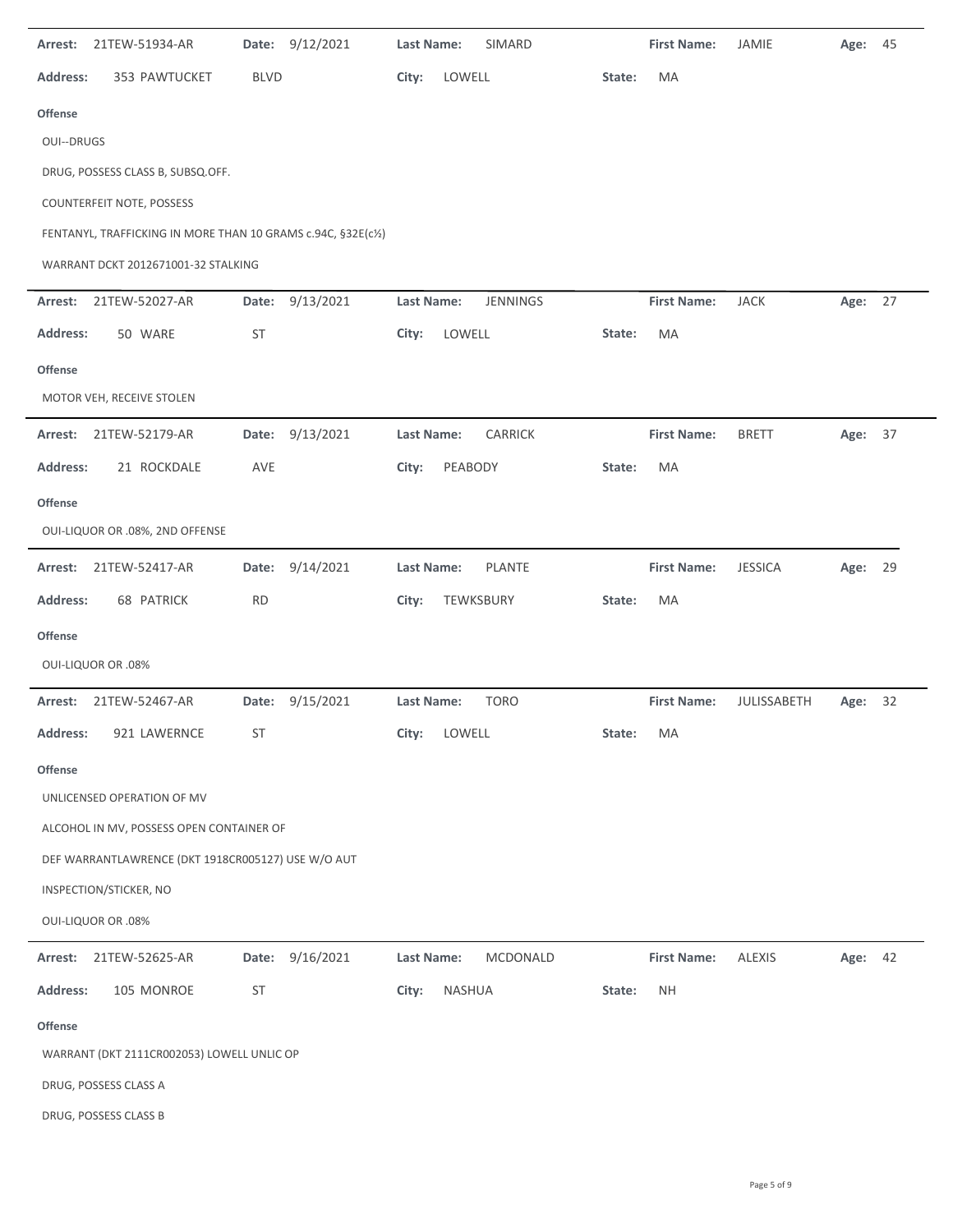| Arrest:         | 21TEW-52838-AR                                                  | Date:     | 9/17/2021       | Last Name: |                   | QUEZADA         |        | <b>First Name:</b> | <b>GENESIS</b>                  | Age:    | 23 |
|-----------------|-----------------------------------------------------------------|-----------|-----------------|------------|-------------------|-----------------|--------|--------------------|---------------------------------|---------|----|
| <b>Address:</b> | 26 ONEIDA                                                       | ST        |                 | City:      | <b>METHUEN</b>    |                 | State: | MA                 |                                 |         |    |
| <b>Offense</b>  |                                                                 |           |                 |            |                   |                 |        |                    |                                 |         |    |
|                 | WARRANT DKT 2118CR002549 LICENSE SUSPENDED                      |           |                 |            |                   |                 |        |                    |                                 |         |    |
|                 | Arrest: 21TEW-52908-AR                                          |           | Date: 9/17/2021 | Last Name: |                   | <b>HANSON</b>   |        | <b>First Name:</b> | <b>TERESA</b>                   | Age: 54 |    |
| <b>Address:</b> | 162 JEFFERSON                                                   | AVE       |                 | City:      | <b>EVERETT</b>    |                 | State: | MA                 |                                 |         |    |
| <b>Offense</b>  |                                                                 |           |                 |            |                   |                 |        |                    |                                 |         |    |
|                 | ASSAULT W/DANGEROUS WEAPON TO WIT; ROCK                         |           |                 |            |                   |                 |        |                    |                                 |         |    |
| Arrest:         | 21TEW-53163-AR                                                  |           | Date: 9/19/2021 | Last Name: |                   | <b>BRUN</b>     |        | <b>First Name:</b> | <b>NICOLE</b>                   | Age: 38 |    |
| <b>Address:</b> | 112 EASTERN                                                     | AVE       |                 | City:      | <b>WOBURN</b>     |                 | State: | MA                 |                                 |         |    |
| <b>Offense</b>  |                                                                 |           |                 |            |                   |                 |        |                    |                                 |         |    |
|                 | WARRANT LARCENY FROM BUILDING 2013CR003097                      |           |                 |            |                   |                 |        |                    |                                 |         |    |
|                 | WARRANT LARCENY OVER 1200 2001CR000871                          |           |                 |            |                   |                 |        |                    |                                 |         |    |
|                 | WARRANT 1951CR000029                                            |           |                 |            |                   |                 |        |                    |                                 |         |    |
|                 | WARRANT SHOPLIFTING 1752CR001831                                |           |                 |            |                   |                 |        |                    |                                 |         |    |
|                 | WARRANT RO VIOLATION 1952CR000930                               |           |                 |            |                   |                 |        |                    |                                 |         |    |
|                 | VANDALIZE PROPERTY c266 §126A                                   |           |                 |            |                   |                 |        |                    |                                 |         |    |
| Arrest:         | 21TEW-53216-A-AR                                                |           | Date: 9/19/2021 | Last Name: |                   | YOUNG           |        | <b>First Name:</b> | <b>KARLINA</b>                  | Age: 32 |    |
| <b>Address:</b> | 63 LITTLE RIVER                                                 | <b>RD</b> |                 | City:      | KINGSTON          |                 | State: | <b>NH</b>          |                                 |         |    |
| Offense         |                                                                 |           |                 |            |                   |                 |        |                    |                                 |         |    |
|                 | <b>OUI-LIQUOR OR .08%</b>                                       |           |                 |            |                   |                 |        |                    |                                 |         |    |
|                 | Arrest: 21TEW-53216-AR                                          |           | Date: 9/19/2021 |            | <b>Last Name:</b> | DEANGELIS       |        |                    | First Name: CHRISTOPHER Age: 47 |         |    |
| <b>Address:</b> | 144 ELM                                                         | ST        |                 | City:      | WAKEFIELD         |                 | State: | MA                 |                                 |         |    |
| <b>Offense</b>  |                                                                 |           |                 |            |                   |                 |        |                    |                                 |         |    |
|                 | <b>OUI-LIQUOR OR .08%</b>                                       |           |                 |            |                   |                 |        |                    |                                 |         |    |
|                 | LEAVE SCENE OF PROPERTY DAMAGE                                  |           |                 |            |                   |                 |        |                    |                                 |         |    |
|                 | Arrest: 21TEW-53518-A-AR                                        |           | Date: 9/21/2021 | Last Name: |                   | <b>BELVILLE</b> |        | <b>First Name:</b> | SCOTT                           | Age: 52 |    |
| <b>Address:</b> | 30 FRYING PAN                                                   | LN        |                 | City:      | STRATHAM          |                 | State: | <b>NH</b>          |                                 |         |    |
| <b>Offense</b>  |                                                                 |           |                 |            |                   |                 |        |                    |                                 |         |    |
|                 | WARRANT: HAVERHILL DISTRICT 2138CR000693 OUI DRUGS              |           |                 |            |                   |                 |        |                    |                                 |         |    |
|                 | WARRANT: SOMERVILLE DISTRICT 2110CR000633 STOP FOR POLICE, FAIL |           |                 |            |                   |                 |        |                    |                                 |         |    |
|                 | Arrest: 21TEW-53518-AR                                          |           | Date: 9/21/2021 | Last Name: |                   | <b>HELTON</b>   |        | <b>First Name:</b> | <b>JESS</b>                     | Age: 36 |    |
| <b>Address:</b> | 506 GEORGE                                                      | AVE       |                 | City:      | PETAL             |                 | State: | <b>MS</b>          |                                 |         |    |
|                 |                                                                 |           |                 |            |                   |                 |        |                    |                                 |         |    |
| Offense         |                                                                 |           |                 |            |                   |                 |        |                    |                                 |         |    |

SHOPLIFTING BY CONCEALING MDSE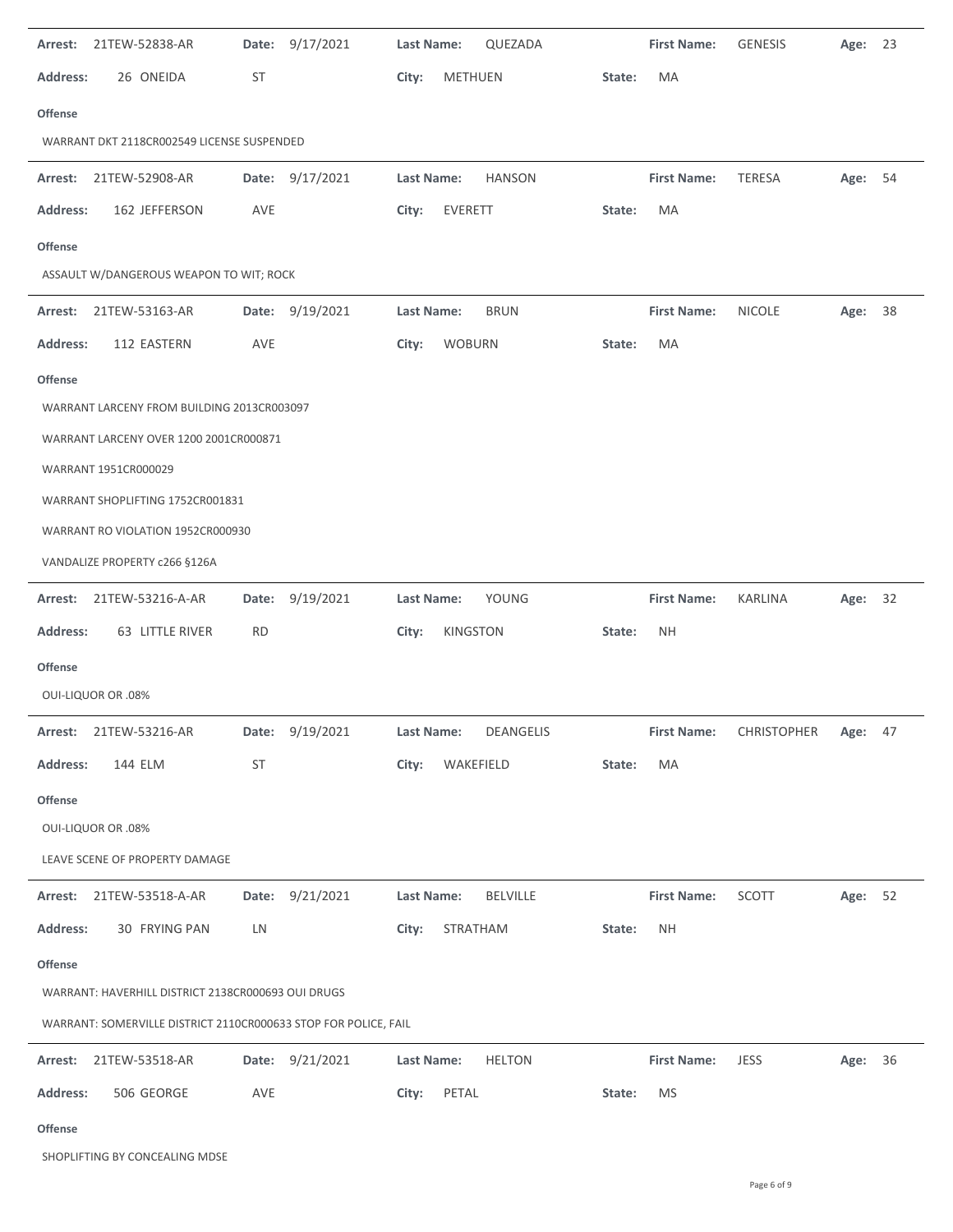| 9/21/2021<br>21TEW-53556-A-AR<br>Date:<br>Arrest:     | Last Name:<br>CROWLEY           | <b>First Name:</b><br><b>TRAVIS</b><br>39<br>Age: |
|-------------------------------------------------------|---------------------------------|---------------------------------------------------|
| <b>RD</b><br><b>Address:</b><br>257 JACKSON           | City:<br>WALDOBORO<br>State:    | ME                                                |
| <b>Offense</b>                                        |                                 |                                                   |
| DRUG, POSSESS CLASS B-COCAINE                         |                                 |                                                   |
| DRUG, POSSESS TO DISTRIB CLASS C- THC EDIBLES         |                                 |                                                   |
| DRUG, POSSESS CLASS C-THC VAPES                       |                                 |                                                   |
| DRUG, POSSESS TO DISTRIB CLASS B- LSD STRIPS          |                                 |                                                   |
| DRUG, POSSESS TO DISTRIB CLASS C- HASH                |                                 |                                                   |
| DRUG, POSSESS TO DISTRIB CLASS B- MDMA ROCK CRYSTALS  |                                 |                                                   |
| DRUG, POSSESS TO DISTRIB CLASS C-THC WAX              |                                 |                                                   |
| DRUG, POSSESS TO DISTRIB CLASS D-MARIJUANA            |                                 |                                                   |
| DRUG, POSSESS CLASS B- OXYCODONE                      |                                 |                                                   |
| DRUG, POSSESS TO DISTRIB CLASS B- MDMA PILLS          |                                 |                                                   |
| Date: 9/21/2021<br>Arrest:<br>21TEW-53556-AR          | Last Name:<br>GREENE            | <b>First Name:</b><br><b>JOSEPH</b><br>Age: 39    |
| Address:<br>99 BURRILL-HILL<br><b>RD</b>              | City:<br>NORRIDGEWOCK<br>State: | ME                                                |
| <b>Offense</b>                                        |                                 |                                                   |
| DRUG, POSSESS TO DISTRIB CLASS B - MDMA PILLS         |                                 |                                                   |
| DRUG, POSSESS CLASS C - THC VAPES                     |                                 |                                                   |
| DRUG, POSSESS TO DISTRIB CLASS B - LSD STRIPS         |                                 |                                                   |
| DRUG, POSSESS TO DISTRIB CLASS C - THC EDIBLES        |                                 |                                                   |
| DRUG, POSSESS CLASS B - OXYCODONE                     |                                 |                                                   |
| <b>OUI--DRUGS</b>                                     |                                 |                                                   |
| NEGLIGENT OPERATION OF MOTOR VEHICLE                  |                                 |                                                   |
| DRUG, POSSESS TO DISTRIB CLASS D - MARIJUANA          |                                 |                                                   |
| UNLICENSED OPERATION OF MV                            |                                 |                                                   |
| DRUG, POSSESS TO DISTRIB CLASS C- HASH                |                                 |                                                   |
| DRUG, POSSESS TO DISTRIB CLASS B - MDMA ROCK CRYSTALS |                                 |                                                   |
| DRUG, POSSESS CLASS B - COCAINE                       |                                 |                                                   |
| DRUG, POSSESS TO DISTRIB CLASS C - THC WAX            |                                 |                                                   |
| MARKED LANES VIOLATION                                |                                 |                                                   |
| Date: 9/21/2021<br>21TEW-53612-AR<br>Arrest:          | Last Name:<br><b>DUVAL</b>      | <b>First Name:</b><br><b>PATRICK</b><br>Age: 33   |
| <b>Address:</b><br>81 JENNIES<br><b>WAY</b>           | City:<br>TEWKSBURY<br>State:    | MA                                                |
| <b>Offense</b>                                        |                                 |                                                   |
| RESIST ARREST                                         |                                 |                                                   |

A&B ON POLICE OFFICER

 $\overline{\phantom{0}}$ 

-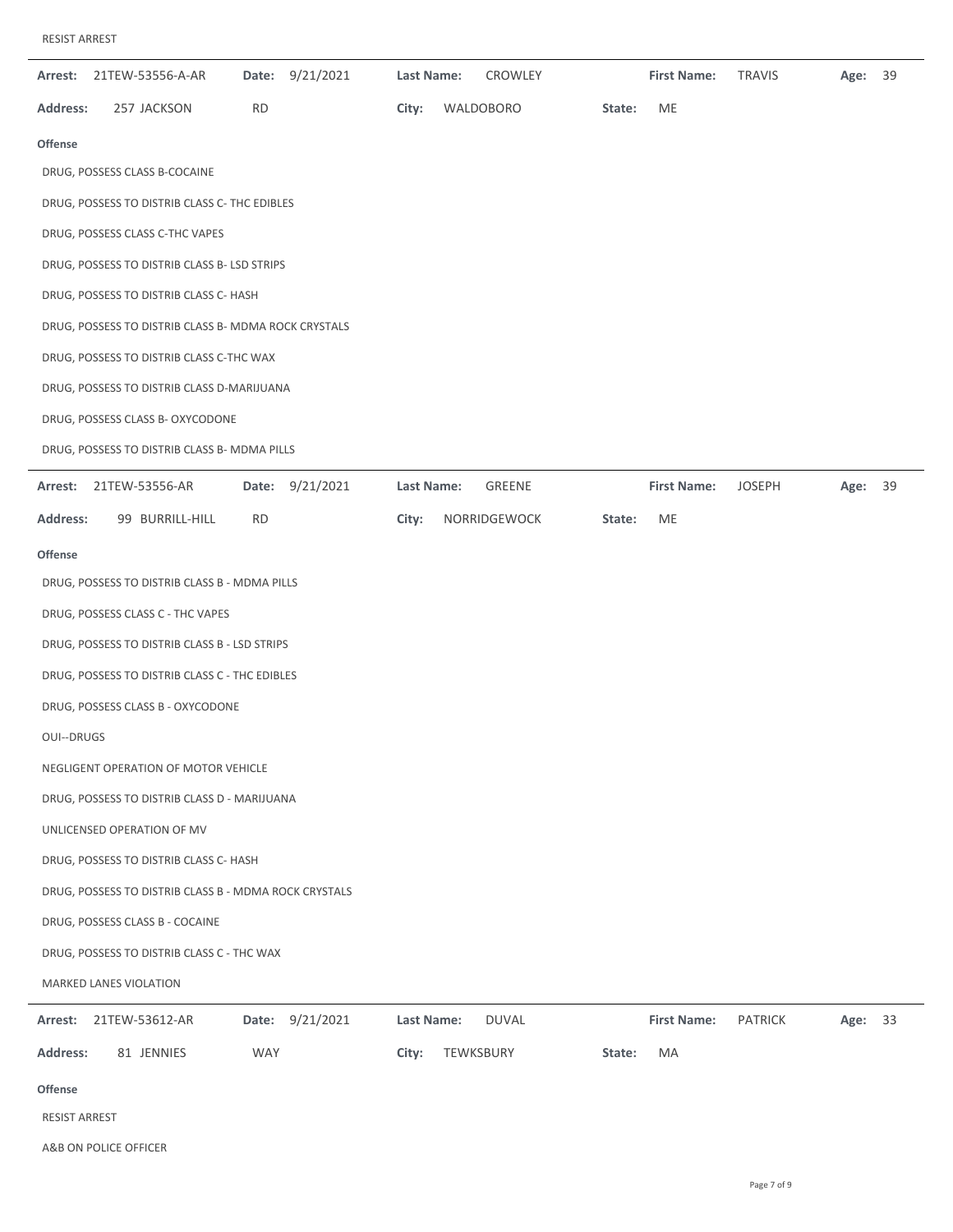| Arrest:         | 21TEW-53680-AR                                              | Date:     | 9/22/2021       | <b>Last Name:</b> |           | CAVANAUGH         |        | <b>First Name:</b> | <b>ERICA</b>       | Age:    | 46 |
|-----------------|-------------------------------------------------------------|-----------|-----------------|-------------------|-----------|-------------------|--------|--------------------|--------------------|---------|----|
| <b>Address:</b> | 75 NAGOG HILL                                               | <b>RD</b> |                 | City:             | LITTLETON |                   | State: | MA                 |                    |         |    |
| <b>Offense</b>  |                                                             |           |                 |                   |           |                   |        |                    |                    |         |    |
|                 | DRUG, POSSESS CLASS B, SUBSQ.OFF.                           |           |                 |                   |           |                   |        |                    |                    |         |    |
|                 | DRUG, POSSESS CLASS E                                       |           |                 |                   |           |                   |        |                    |                    |         |    |
|                 | <b>OUI--DRUGS SUBOXONE</b>                                  |           |                 |                   |           |                   |        |                    |                    |         |    |
| Arrest:         | 21TEW-53765-AR                                              | Date:     | 9/22/2021       | Last Name:        |           | <b>ROTONDI</b>    |        | <b>First Name:</b> | WILLIAM            | Age:    | 55 |
| <b>Address:</b> | 208 WHIPPLE                                                 | <b>RD</b> |                 | City:             | TEWKSBURY |                   | State: | MA                 |                    |         |    |
| <b>Offense</b>  |                                                             |           |                 |                   |           |                   |        |                    |                    |         |    |
|                 | WARRANT (PROBATION VIOLATION DOCKET #1822CR001095; OUI 4TH) |           |                 |                   |           |                   |        |                    |                    |         |    |
| Arrest:         | 21TEW-54271-A-AR                                            | Date:     | 9/25/2021       | Last Name:        |           | <b>MCCUTCHEON</b> |        | <b>First Name:</b> | <b>TARA</b>        | Age:    | 40 |
| <b>Address:</b> | 22 CADDY                                                    | <b>ST</b> |                 | City:             | LOWELL    |                   | State: | MA                 |                    |         |    |
| <b>Offense</b>  |                                                             |           |                 |                   |           |                   |        |                    |                    |         |    |
|                 | Trafficking in Cocaine over 36 grams but less than 100      |           |                 |                   |           |                   |        |                    |                    |         |    |
|                 | DRUG, POSSESS CLASS A (FENTANYL)                            |           |                 |                   |           |                   |        |                    |                    |         |    |
|                 | DRUG, POSSESS CLASS B (ECSTASY)                             |           |                 |                   |           |                   |        |                    |                    |         |    |
| Arrest:         | 21TEW-54271-AR                                              |           | Date: 9/25/2021 | Last Name:        |           | <b>HUACON</b>     |        | <b>First Name:</b> | <b>MARCOS</b>      | Age:    | 43 |
| <b>Address:</b> | 22 BYRON                                                    | AVE       |                 | City:             | LAWRENCE  |                   | State: | MA                 |                    |         |    |
| <b>Offense</b>  |                                                             |           |                 |                   |           |                   |        |                    |                    |         |    |
|                 | WARRANT ASSAULT W INTENT TO MURDER NO DCKT TEMP WARRANT     |           |                 |                   |           |                   |        |                    |                    |         |    |
| Arrest:         | 21TEW-54527-AR                                              | Date:     | 9/27/2021       | <b>Last Name:</b> |           | <b>ROGERS</b>     |        | <b>First Name:</b> | <b>GINA</b>        | Age:    | 44 |
| Address:        | 3A WAYSIDE                                                  | <b>RD</b> |                 | City:             | TEWKSBURY |                   | State: | MA                 |                    |         |    |
| <b>Offense</b>  |                                                             |           |                 |                   |           |                   |        |                    |                    |         |    |
|                 | COURTESY BOOKING: US POSTAL SERVICE EMBEZZLMENT             |           |                 |                   |           |                   |        |                    |                    |         |    |
| Arrest:         | 21TEW-54619-AR                                              |           | Date: 9/27/2021 | Last Name:        |           | <b>DELUCIA</b>    |        | <b>First Name:</b> | <b>JOSEPH</b>      | Age: 18 |    |
| <b>Address:</b> | 65 POLARIS                                                  | LN        |                 | City:             | TEWKSBURY |                   | State: | MA                 |                    |         |    |
| <b>Offense</b>  |                                                             |           |                 |                   |           |                   |        |                    |                    |         |    |
|                 | A&B WITH DANGEROUS WEAPON TO WIT;REMOTE CONTROL             |           |                 |                   |           |                   |        |                    |                    |         |    |
| A&B             |                                                             |           |                 |                   |           |                   |        |                    |                    |         |    |
| Arrest:         | 21TEW-54762-AR                                              | Date:     | 9/28/2021       | Last Name:        |           | <b>CANTY</b>      |        | <b>First Name:</b> | <b>CHRISTOPHER</b> | Age:    | 49 |
| <b>Address:</b> | 15 TANGLEWOOD                                               | AVE       |                 | City:             | TEWKSBURY |                   | State: | MA                 |                    |         |    |
| <b>Offense</b>  |                                                             |           |                 |                   |           |                   |        |                    |                    |         |    |
|                 | DISORDERLY CONDUCT                                          |           |                 |                   |           |                   |        |                    |                    |         |    |
|                 | THREAT TO COMMIT CRIME - TO WIT MURDER                      |           |                 |                   |           |                   |        |                    |                    |         |    |
|                 | ASSAULT W/DANGEROUS WEAPON TO WIT; KNIFE                    |           |                 |                   |           |                   |        |                    |                    |         |    |